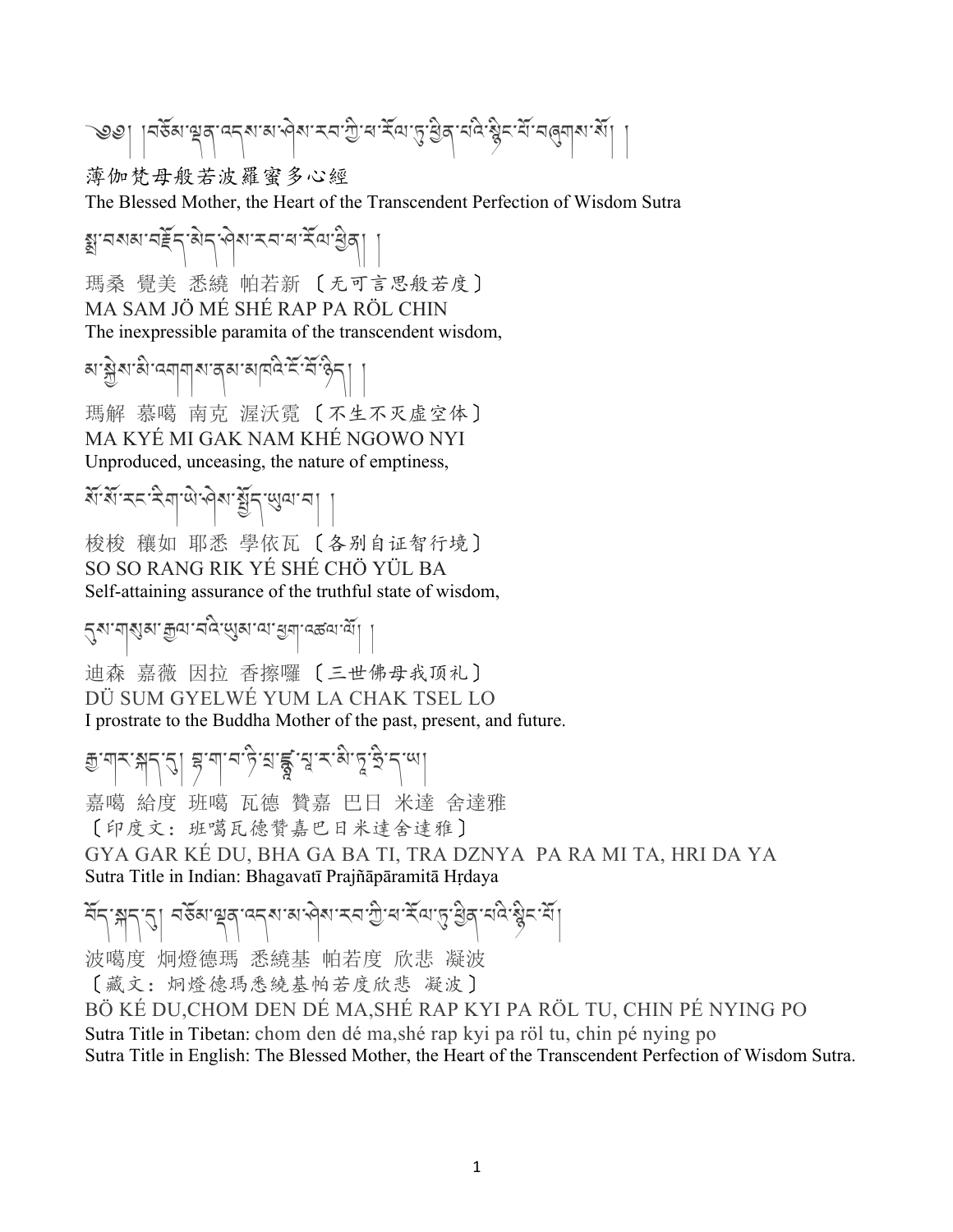## নৰ্ডঁম'শ্লুন্'ন্ন্ম'ম'ন্প্ৰম'মন'শ্ৰী'ৰ'ৰ্মি'্ম'খ্ৰীন্ম'ম'খ্ৰুম্'নৰ্জন'ৰ্মী $\vert\vert$

炯燈 德瑪 悉繞基 帕若度 新瑪喇 香擦囉 〔頂禮 薄伽梵母般若波羅蜜多〕 CHOM DEN DÉ MA, SHÉ RAP KYI, PA RÖL TU CHIN MA LA, CHAK TSEL LO Homage to the Bhagavatī Prajñāpāramitā!

مَحْمَلَ الْمَسْلِمُ وَالْمَسْلَمِينَ وَالْمَسْلَمَ وَالْمَسْلَمَ وَاللَّهُ وَاللَّهُ وَاللَّهُ وَاللَّهُ وَال उठ्ना केवार्थान् इत्युद्धाः अव्यव्यान् सद्यान् मो उठ्या केवार्थान् दावल्यामाञ्चा पुरानल्याव्यान्ने ।

度噶 達給 圖巴 迪基納,炯燈德 加波卡 夏果 彭博 如喇,各龍個 格燈 欽波當, 蔣秋森巴 格燈 欽波當,塔基德 樹蝶

〔如是我聞。一時佛在王舍城鷲峰山中,與大比丘僧及諸菩薩摩訶薩俱。〕

DI KÉ DAK GI, TÖ PA DÜ CHIK NA, CHOM DEN DÉ, GYEL PÖ KHAP, JA GÖ PUNG BÖ RI LA, GÉ LONG GI, GÉ DÜN CHEN PO DANG, JANG CHUP SEM PÉ, GENDÜN CHEN PO DANG, TAP CHIK TU ZHUK TÉ

Thus, have I heard. At one time the Blessed One was dwelling in Rājgṛha at Vulture Peak mountain, together with a great community of monks and a great community of bodhisattvas.

དེའི་ཚX་བཅོམ་)ན་འདས་ཟབ་མོ་Zང་བ་ཞེས་R་བའི་ཆོས་1ི་\མ་]ངས་1ི་ཏིང་ངེ་འཛQན་ལ་8ོམས་པར་:གས་སོ། །

迪依冊 炯燈德 薩慕 囊瓦 西夏瓦,秋吉 南章吉 當額珍 喇 雲巴 疏梭 〔爾時婆伽梵即入甚深明了三摩地法之異門。〕

### DÉ TSÉ, CHOM DEN DÉ, ZAP MO NANGWA ZHÉ JAWÉ, CHÖ KYI NAM DRANG KYI, TING NGÉ DZIN LA, NYOM PAR ZHUK SO

At that time, the Blessed One entered an absorption on categories of phenomena called 'perception of the profound'.

ཡང་དེའི་ཚX་Rང་Wབ་སེམས་དཔའ་སེམས་དཔའ་ཆེན་པོ་འཕགས་པ་Bན་རས་གཟིགས་དབང་\_ག་1ང་ཤེས་རབ་1ི་ ཕ་རོལ་5་6ིན་པ་ཟབ་མོ་Bོད་པ་ཉིད་ལ་\མ་པར་བ`་ཞིང་Tང་བོ་a་བོ་དེ་དག་ལ་ཡང་རང་བཞིན་bིས་cོང་བར་ \མ་པར་བ`འོ། །

央 迪依冊, 蔣秋 森巴 森巴 欽波, 帕巴 賢熱瑟 旺修將, 協繞吉 帕若度 新巴 薩慕, 覺吧 霓遼 南巴 達穰,彭博 阿波 蝶達 喇樣,穰深吉 懂巴 南巴 達沃。

〔其時觀自在菩薩摩訶薩行深般若波羅蜜多時,觀察照見五蘊所有自性皆空。〕。

YANG DÉ TSÉ, JANG CHUP SEM PA, SEM PA CHEN PO, PAK PA CHEN RÉ ZIK, WANG CHUK KYANG, SHÉ RAP KYI, PA RÖL TU, CHIN PA ZAP MO, CHÖ PA NYI LA, NAM PAR TA ZHING, PUNG BO NGA BO, DÉ DAK LA YANG, RANG ZHIN GYI, TONG BAR NAM PAR TAO

At the same time, noble Avalokiteśvara, the bodhisattva and great being, beheld the practice of the profound perfection of wisdom, and saw that the five aggregates are empty of nature.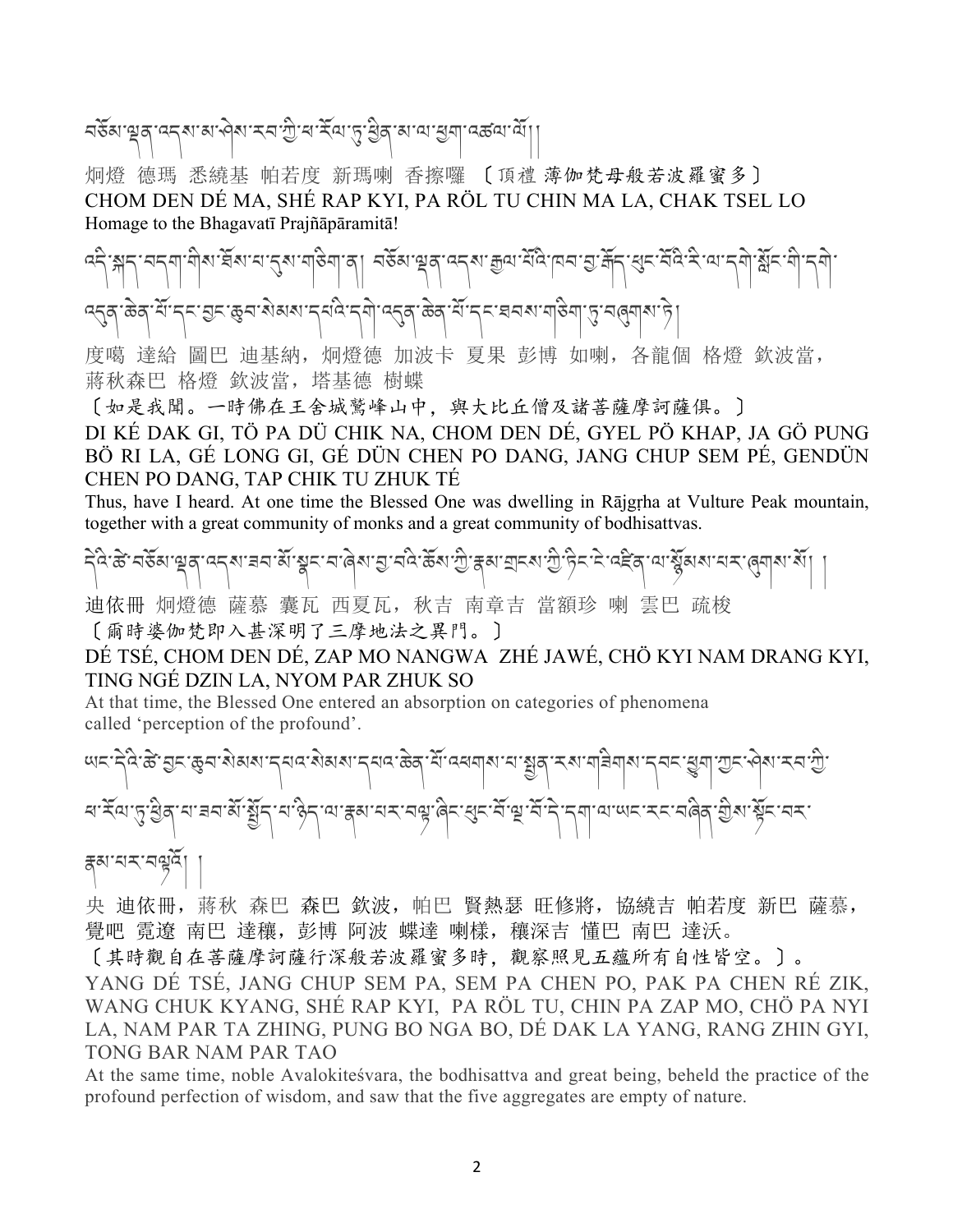# ন্বিশ মনমা ক্ৰুমাস্ট্ৰামধ্ৰম। ক্ৰীন্না শ্লুন্দ্ৰবাৰা পুৰ্নিং ব্ৰমান্তনা জ্ঞান কৰি বিশ্বাস কৰি যি বেধনামা না <u> ২</u>৯. খৰিখা ১৯৯. ইন্দ্ৰীজাৰে বুৰী স্থাপন্য প্ৰা

迪霓 桑吉基 題, 測當 丹巴 夏日蒲, 蔣秋 森巴 森巴 欽波, 帕巴 賢熱瑟 旺修喇, 度格 吉咩梭,〔復次、具壽舍利子,承佛威力。白聖者 觀自在菩薩摩訶薩曰〕。 DÉ NÉ, SANG GYÉ KYI TÜ, TSÉ DANG DEN PA, SHA RI BÜ, JANG CHUP SEM PA, SEM PA CHEN PO, PAK PA CHEN RÉ ZIK, WANG CHUK LA, DI KÉ CHÉ MÉ SO, Then, through the Buddha's power, venerable Śāriputra said to noble Avalokiteśvara, the bodhisattva and great being:

২িনাম'শ্ৰী'ব্ৰেম'২িনাম'শ্ৰী'ব্ৰ'ৰ্ম'নাম'ন্মামা । প্ৰম'মন'শ্ৰী'ৰ'ইন্ম'ন্ত'শ্ৰীৰ'ন'ৰন'ৰ্মী শ্ৰুম'ন'ৰ্মীৰ ই'ৠ়্ম'নস্লুন'নম'ন্ড়| ন্'স্লুন'উৰ'স্থাৰ'ন্দ

如吉布 昂 如吉 布目 崗拉拉, 悉繞吉 帕若德 新巴, 薩慕 夏巴 學巴 多巴迪, 基達 拉巴夏 迪噶吉 咩巴淌,

〔若善男子善女人欲修行甚深般若波羅蜜多者,彼應如何學,作是語巳。〕 RIK KYI BUAM, RIK KYI BU MO, GANG LA LA, SHÉ RAP KYI, PA RÖL TU CHIN PA, ZAP MO CHÉ PA, CHÖ PAR DÖ PA DÉ, JI TAR LAP PAR JA, DÉ KÉ CHÉ MÉ PA DANG "How should a child of noble family who wishes to practice the profound perfection of wisdom train?"

হ্যাঞ্জেন মিমমান্নৰ মিমমান্নৰ ক্টেম্বিলিমানা মুদ্ হ'ড়ব'ব্ৰ'ন'ৰ্ন' শ্লুন' উৰ্মায়ুৰা ৰাঁ|

蔣秋森巴 森巴 欽波, 帕巴 賢熱瑟 旺修給, 測當 丹巴 沙如 多蝶 布拉, 度噶 基咩梭 〔觀自在菩薩摩訶薩,答具壽舍利子言。〕

JANG CHUP SEM PA, SEM PA CHEN PO, PAK PA CHEN RÉ ZIK, WANG CHUK GI, TSÉ DANG DEN PA, SHA RA DA TI BU LA, DI KÉ CHÉ MÉ SO

This is what he said, and the noble Avalokiteśvara, the bodhisattva and great being, replied to venerable Śāriputra as follows:

২়েরে। ইনামস্ট্রার্কো ইনামস্ট্রার্স্টানান আর্থমা হনস্টার্স্টার্স্কার্স্টার্মু

### नेशावने सूर ह्रबाचर नसू नर गुन्धे

夏日蒲! 如吉布 昂 如吉 布慕, 崗喇喇 悉繞吉 帕若德 新巴, 薩幕 夏巴 學巴 多巴迪, 度達 南巴 達瓦夏蝶

[舍利子!若善男子、善女人欲修行甚深般若波羅蜜多者, ]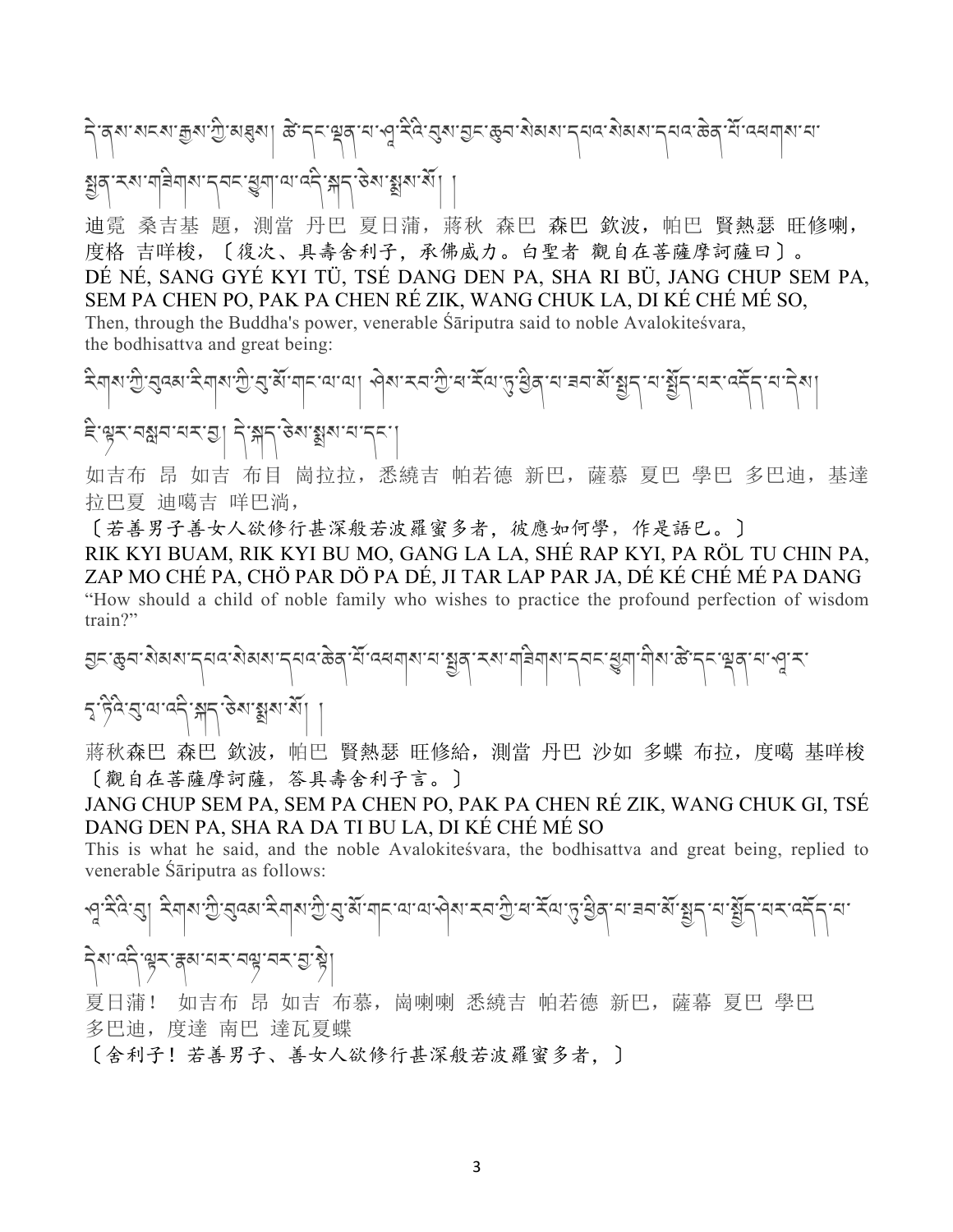#### SHA RI BU, RIK KYI BUAM, RIK KYI BU MO, GANG LA LA, SHÉ RAP KYI, PA RÖL TU CHIN PA, ZAP MO CHÉ PA, CHÖ PAR DÖ PA DÉ, DI TAR NAM PAR, TAWAR JA TÉ

"O Śāriputra, a son of noble family or daughter of noble family who wishes to practice the profound perfection of wisdom

स्रन्-सॅन्ध्र-सॅन्ने-न्नायन् । रत्न्वलेव ग्रेश-स्रूटन्वर प्रात्यन्न्द्रेश्वरात्रवर्धेन् ।

彭博 阿波 迭達將, 穰深吉 董巴 央達巴 基思 達喔

〔彼應審諦觀察五蘊一切自性皆空。〕

PUNG BO NGA BO, DÉ DAK KYANG, RANG ZHIN GYI, TONG BAR YANG DAK PAR, JÉ SU TAO

should regard things in this way: they should see the five aggregates to be empty of nature.

মাৰমাৰ মুঁহি-ঘৰ্ষ্ট| মুঁহ-ঘণ্ড্ৰী নাৰমাৰ মুঁ| মাৰমাৰ মাত্ৰ-সুঁহ-ঘণ্ড্ৰী নাৰ্থ মাল্পৰ স্থিহ-ঘণ্ড্ৰী নেৰা অহ ๚ अर्था अलब अलब अलब

夙 東巴沃, 東巴霓 素梭, 素列將 東巴霓 善瑪因, 東巴霓 禮江 素善 瑪因諾 〔色即是空 ,空即是色;色不異空,空不異色。〕

ZUK TONG BAO, TONG BA NYI ZUK SO, ZUK LÉ KYANG TONG BA NYI, ZHEN MA YIN, TONG BA NYI LÉ KYANG, ZUK ZHEN MA YIN NO

Form is empty; emptiness is form. Emptiness is not other than form; form is not other than emptiness.

ริ จติสุ รู ซิราจารุง | จรู จิจารุง | จรู ฮิรารุง | สุลายราวิจายา สุลเจา ซิราจริ | |

迪行度 措瓦淌,度悉淌, 都謝淌, 南巴 西巴 東巴沃

〔是故受、 想、行、識亦復皆空。〕

DÉ ZHIN DU, TSORWA DANG, DU SHÉ DANG, DU JÉ DANG, NAM PAR SHÉ PA, NAM TONG BAO

In the same way, sensation, recognition, conditioning factors, and consciousness are emptiness.

কু: ২৫:ৰা বি.জী.বিল্লা ব্ৰুজা মৰ্য এনে এনে এনে ১৯৯৯ চনত বিলিখিত বিলিখিত বিলিখিত বিলিখ

kི་མ་དང་lལ་བ་མེད་པ། lི་བ་མེད་པ། གང་བ་མེད་པའོ། །

夏日蒲! 迭達 為那, 秋塔簡 懂巴 霓多, 璨霓 咩巴 瑪吉巴 瑪噶巴 智瑪 美巴, 智瑪淌 札瓦 美巴,智瓦 美巴 崗瓦 美巴沃

〔舍利子!如是,一切法空性。無生,無滅,無垢,無凈,無增,無減。〕 SHA RI BU, DÉ TAWÉ NA, CHÖ TAM CHÉ, TONG BA NYI DÉ, TSEN NYI MÉ PA, MA KYÉ PA, MA GAK PA, DRI MA MÉ PA, DRI MA DANG, DRELWA MÉ PA, DRIWA MÉ PA, GANG WA MÉ PAO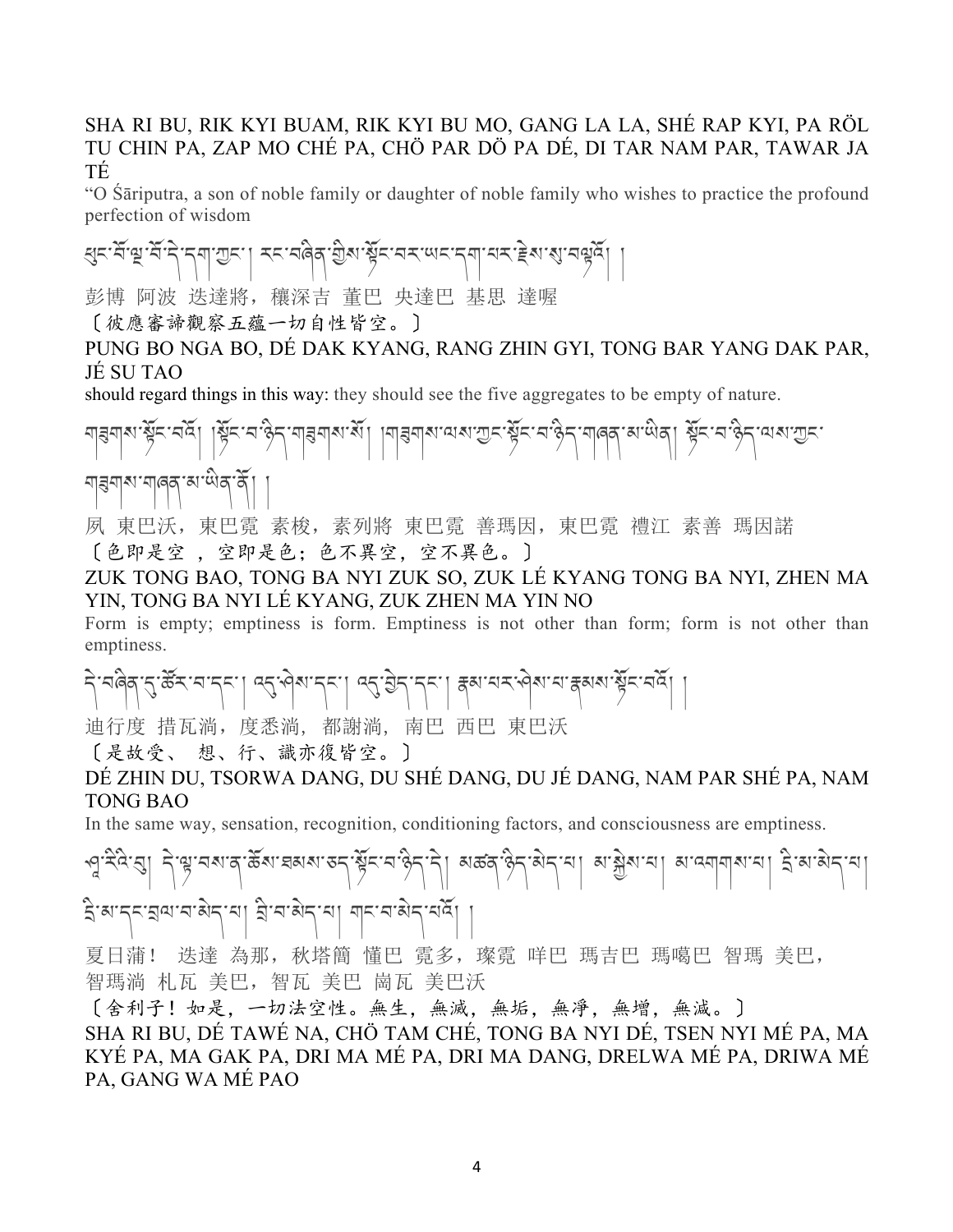Therefore, Śāriputra, all dharmas are emptiness; they are without characteristics; they are unproduced and unceasing; they are not tainted and not untainted; they are not deficient and not complete.

্দু: ২ঁ৭:ব্যু:২ঁশু:নম'ন্ | ম্ভুঁহ:ন'ষ্টুহ'়ম'নাৰুমাম'ম্মহ্ৰ| উঁহ'়ন'মম্মহ্ৰ| ৭ব্:মুমাম্মীহ্ৰ| ব্ৰুমান্মহ' ৃषेश:च:ब्रेन्। ब्रेग|बेन्। ह:च:बेन्। श्ल'बेन्। श्ले बेन्। श्लबोन्। लेन'बेन्। गहग|श्रा ब्रान्नेन। द्वे:बेन्। संखेन। َ ২বা হ্য মন্। ক্লথ মন্দ্রী খুবা মু! চিম্পান্ত স্থা নার্থ জুন ফ্রী চিম্পান্ত প্রায় ক্লে বেং প্রথ বর চিম্পান্ত |মাইন|মাঝিন| মাইন|মাৰনমাঝিন|মাৰ্মানীৰীন| ৰাণীৰনমৰিকে ব্যানাৰীন বি। เฮซัซเฮเล่ะ! พิชเฮ์ซิลเฮเล่ะ! ฮมู่ปลเล่ะ! สมรูป ต.ชุม.ชุม ฮูฮเฮเซฺย่ ฆ.ฮูฮเฮ. ཡང་མེད་དོ། །

夏日蒲! 迭達 為那 懂巴 霓喇,素美,措瓦美,度西美,度謝 南美,南巴 悉巴美, 慕美,納瓦美,納美,傑美,麗美,依美,素美,札美,智美,若美,熱夏美,秋美多, 穆古 康美 巴尼 依吉 康美, 依吉 南巴 悉比 康吉 巴度 央美多, 瑪如巴美 瑪如巴 薩巴 美巴尼 噶西美, 噶西 薩貝 巴度 央美多, 迭森都 度阿瓦淌 艮炯瓦淌, 過巴淌 嵐美,耶悉美,陀巴美,瑪托巴 央美多,〔舍利子!是故空性之中,無色,無受,無 想,無諸行,無識;無眼,無耳,無鼻,無舌,無身,無意;無色,無聲,無香,無味, 無觸,無法;無眼界,乃至無意識界;無無明,亦無無明盡,乃至無老死,亦無老死盡。 如是,無苦、集、滅、道;無智,無得,亦無不得。〕

SHA RI BU, DÉ TAWÉ NA, TONG BA NYI LA, ZUK MÉ, TSORWA MÉ, DU SHÉ MÉ, DU JÉ NAM MÉ, NAM PAR SHÉ PA MÉ, MIK MÉ, NAWA MÉ, NA MÉ, CHÉ MÉ, LÜ MÉ, YI MÉ, ZUK MÉ, DRA MÉ, DRI MÉ, RO MÉ, REK JA MÉ, CHÖ MÉ DO, MIK GI KHAM MÉ PA NÉ, YI KYI KHAM MÉ, YI KYI NAM PAR SHÉ PÉ, KHAM KYI BAR DU YANG MÉ DO, MA RIK PA MÉ, MA RIK PA, ZÉ PA MÉ PA NÉ, GA SHI MÉ, GA SHI ZÉ PÉ, BAR DU YANG MÉ DO

DÉ ZHIN DU, DUK NGEL BA DANG, KÜN JUNGWA DANG, GOK PA DANG, LAM MÉ , YÉ SHÉ MÉ, TOP PA MÉ, MA TOP PA, YANG MÉ DO

Therefore, Śāriputra, in emptiness, there is no form, no sensation, no recognition, no conditioning factors, no consciousness; no eye, no ear, no nose, no tongue, no body, no mind; no visible form, no sound, no odor, no taste, no texture and no mental objects; there is no eye element up to no mind element and as far as no mental consciousness element; there is no ignorance, no extinction of ignorance up to no old age and death, no extinction of old age and death. Likewise, there is no suffering, no origin, no cessation and no path, no wisdom, no attainment, and no non-attainment.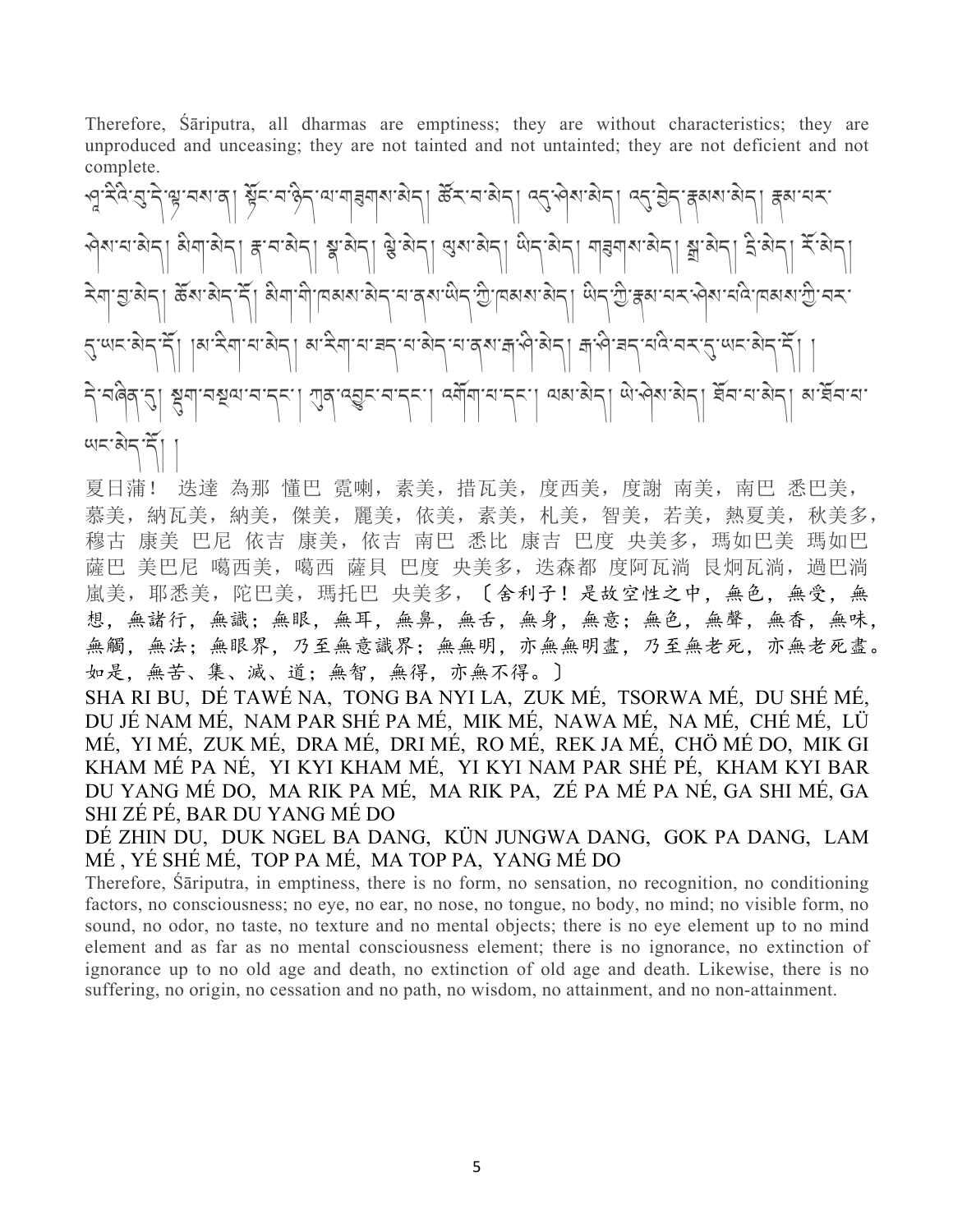'ལུ་བས་ན། བྱང་རྱབ་མེམས་དཔའ་རྲམས་ལ་རོབ་བ་མེད་པིའ་རྲིར། ਐས་རབ་ॻི་ཕ་རོལ་ད་རྲེན་བ་བབ་མོ་ འདི་ལ་བtེན་ཅིང་གནས་ཏེ། སེམས་ལ་oིབ་པ་མེད་ཅིང་uག་པ་མེད་དེ། 6ིན་ཅི་ལོག་ལས་ཤིན་5་འདས་ནས། v་ངན་ অম'ব্নৰ'ব্লিষ্ন

夏日蒲! 迭達維納,蔣秋森巴 南那 陀巴 美貝悉,悉繞吉 帕若都 新巴 薩慕 德拉 燈將 涅德, 森拉 卓巴 美將 札巴 美德, 新吉 羅列 新德 迪尼, 霓安列 德貝 塔新 埵,〔舍利子!以無所得故,諸菩提薩埵。依止般若波羅蜜多時,心無罣礙;無有恐怖, 遠離顛倒, 究竟涅槃。〕

SHA RI BU, DÉ TAWÉ NA, JANG CHUP SEM PA, NAM LA TOP PA MÉ PÉ CHIR, SHÉ RAP KYI PA RÖL TU, CHIN PA ZAP MO, DI LA TEN CHING NÉ TÉ, SEM LA DRIP PA MÉ CHING, TRAK PA MÉ DÉ, CHIN CHI LOK LÉ, SHIN TU DÉ NÉ, NYA NGEN LÉ DÉ PÉ, TAR CHIN TO

Therefore, Śāriputra, since bodhisattvas have no attainment, they rely on and abide by the perfection of wisdom. Since their minds are unobscured, they have no fear. They completely transcend error and reach the ultimate nirvāṇa.

ামমান্ত্ৰাৰামানিকামে:ক্ৰুমান্নৰাৰাজন অনাসীনাম্নাম্নৰাজ্যৰ বিশ্বজিত্বাস্থ্য কৰি ব্দীৰ্শনাইন ব্ৰাণ দ্ৰাৰাজীন বাজ্যৰ কৰা বিৰোধাৰ দুৰ্বাৰী স্থান বিৰোধাৰ কৰা বিৰোধাৰ বিৰোধাৰ বিৰোধা

迪森度 溫巴 恕悲 桑傑 塔建將,悉繞吉 帕若都 信巴 薩摩 德拉 登涅,拉納 美巴 央達巴 卓悲 相秋都 溫巴 卓巴 桑傑梭。

〔三世諸佛,亦皆依此般若波羅蜜多故,證得無上正等菩提。〕

DÜ SUM DU, NGÖN PAR ZHUK PÉ, SANG GYÉ TAM CHÉ KYANG, SHÉ RAP KYI PA RÖL TU, CHIN PA ZAP MO, DI LA TEN NÉ, LA NA MÉ PA, YANG DAK PAR DZOK PÉ, JANG CHUP TU, NGÖN PAR DZOK PAR, SANG GYÉ SO

All the buddhas throughout the three times fully awaken to unsurpassed, genuine and complete enlightenment by means of the perfection of wisdom.

নিস্কৃত্মাৰ বিভিন্ন সম্পৰ্কীয়ে স্কৃত্য কৰি স্থিতি স্থিতি স্থিতি স্থিতি স্থিতি কৰি বিভিন্ন স্থা 'নম্মুন্ম'হাৰাৰা'ডন্'ম্ন'মৃ'ৰী'নম'ট্টন্'ননি'মূনাৰা| ৰী'হ্লুব্'নৰা'ৰ ৰ ইন্ম'ন্ত্ৰ'ষ্ট্ৰৰ বন্ধ কৰাৰ স্থিত ব

迭達 維納,悉繞吉 帕若度 辛巴昂,如巴 欽波昂,拉納 美布昂,慕念 巴當 念巴 清布昂,都啊 塔建 日都 師瓦 謝貝昂,密珍 悲那 燈巴 悉巴 夏德,悉繞吉 帕若都 欣悲 昂咩巴, 〔是故諦知般若波羅蜜多咒,是大明咒,是無上咒,是無等等咒, 能除一切苦,真實不虛。即說般若波羅蜜多咒曰:〕。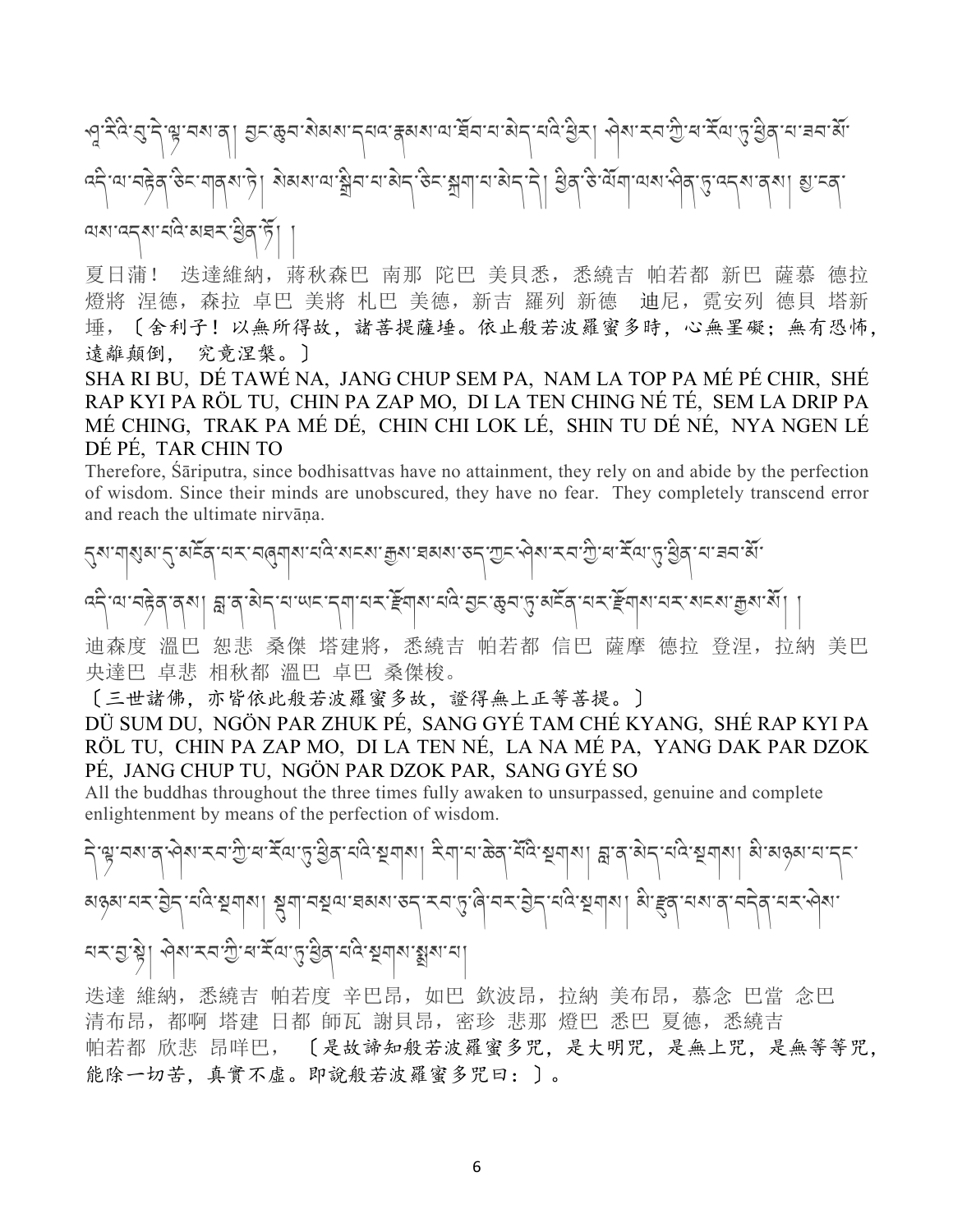DÉ TAWÉ NA, SHÉ RAP KYI PA RÖL TU, CHIN PÉ NGAK, RIK PA CHEN PÖ NGAK, LA NA MÉ PÉ NGAK, MI NYAM PA DANG, NYAM PAR JÉ PÉ NGAK, DUK NGEL TAM CHÉ, RAP TU ZHIWAR JÉ PÉ NGAK, MI DZÜN PÉ NA, DEN PAR SHÉ PAR JA TÉ, SHÉ RAP KYI, PA RÖL TU CHIN PÉ, NGAK MÉ PA

Therefore, the mantra of the perfection of wisdom—the mantra of great insight, the unsurpassed mantra, the mantra that equals the unequalled, the mantra that pacifies all suffering—is not false and should thus be understood as true. The mantra of the perfection of wisdom is proclaimed as follows:

## চ্ছা জুঁনা ট্ৰান্ট শ্ৰাম ৰাট্ৰাম স্বাৰ্থ শ্ৰী স্বাৰ্থ

達雅塔 嗡 噶諦 噶諦,波羅噶諦 波羅僧噶諦 菩提梭哈。 TADYA TA, OM GA TÉ GA TÉ, PA RA GA TÉ, PA RA SAM GA TÉ, BO DHI SA HA Gate Gate Paragate Parasaṃgate Bodhisvaha

'ଏੱ.ਖੁੱਖ'ৰੀ ਬੇਟ.প্ৰয়ঙ্গৰান্ত বিভাগৰাকীৰ কুৰ্তমন্ত্ৰীৰ। বৃষ্টিৰ প্ৰস্কৃত ব্যক্তিয়ে বিভাগৰ সূত্ৰে বিভাগৰ

নম্ভ্ৰম-খন্মই| |

夏日蒲! 蔣秋 森巴 森巴 欽布 南吉,迭達 悉繞吉 帕若度 辛巴 薩摩拉 喇巴 夏沃 〔舍利子!菩薩摩訶薩,應如是學甚深般若波羅蜜多。〕

SHA RI BU, JANG CHUP SEM PA, SEM PA CHEN PO, NAM KYI, DÉ TAR SHÉ RAP KYI, PA RÖL TU CHIN PA, ZAP MO LA LAP PAR JAO

Śāriputra, a bodhisattva and great being should train in the profound perfection of wisdom in this way."

ริ สุลา สธิมาขุสุ จรุลาธิระโรงสิสาริ ขลาสคิรสาริ| ฮูราธุสามิสเลา รุยจาสิงสมารุยจาชิกิ จักรยมคุณ ยามูสุ རས་གརིགས་དབང་རྱུག་ལ་ལེགས་སོ་ནེས་བྱ་བ་བྱིན་ནས། ལེགས་སོ་ལེགས་སོ་རིགས་ཀྱི་བུ་དེ་དེ་བེེན་ནོ། । ট। ইণ্ড্ৰুমাৰ্ট্ৰন্' শ্ৰীৰা'নস্থৰ্'ন' ন'নৰিৰ্'ন্ডা' প্ৰৰামনত্ৰী'ৰ' ইন্ডান্ত ব্ৰিন্ন' মাৰাজ্যন 'মম' মুখ্য নি' নৰিৰ্

মা�্নাম'ন'ক্ষম'স্তুন'ইম'ম্'থ্ৰ'ম্ন'ৰ্ম', | |নৰ্ষম'শ্ৰুষ্'ব্ৰম'স্ৰীম'ন্'ক্লা'ব্যান্'ৰস্থেত্ৰ'ব্ম|

迪霓 炯燈德 當額珍 迭咧 勝迭, 蔣秋 森巴 森巴 欽布 帕巴, 見熱瑟 旺修拉 拉梭 悉夏瓦 信涅, 拉梭 拉梭 如吉蒲 迭迭 僧諾, 迭迭 僧迭, 吉達 卻極 丹巴 迭僧德, 悉繞吉 帕若度 辛巴 薩摩拉 加巴 夏蝶, 迭仁 沙巴 南將 吉速 依穰沃, 炯燈德吉 迭 格吉 噶匝涅 〔於是婆伽梵從彼定起, 贊觀自在菩薩摩訶薩言。善哉, 善哉! 善男子, 如此也;善女人,如此也。如汝所說,行此甚深般若波羅蜜多者,一切如來,亦皆隨喜。 婆伽梵說是語已。〕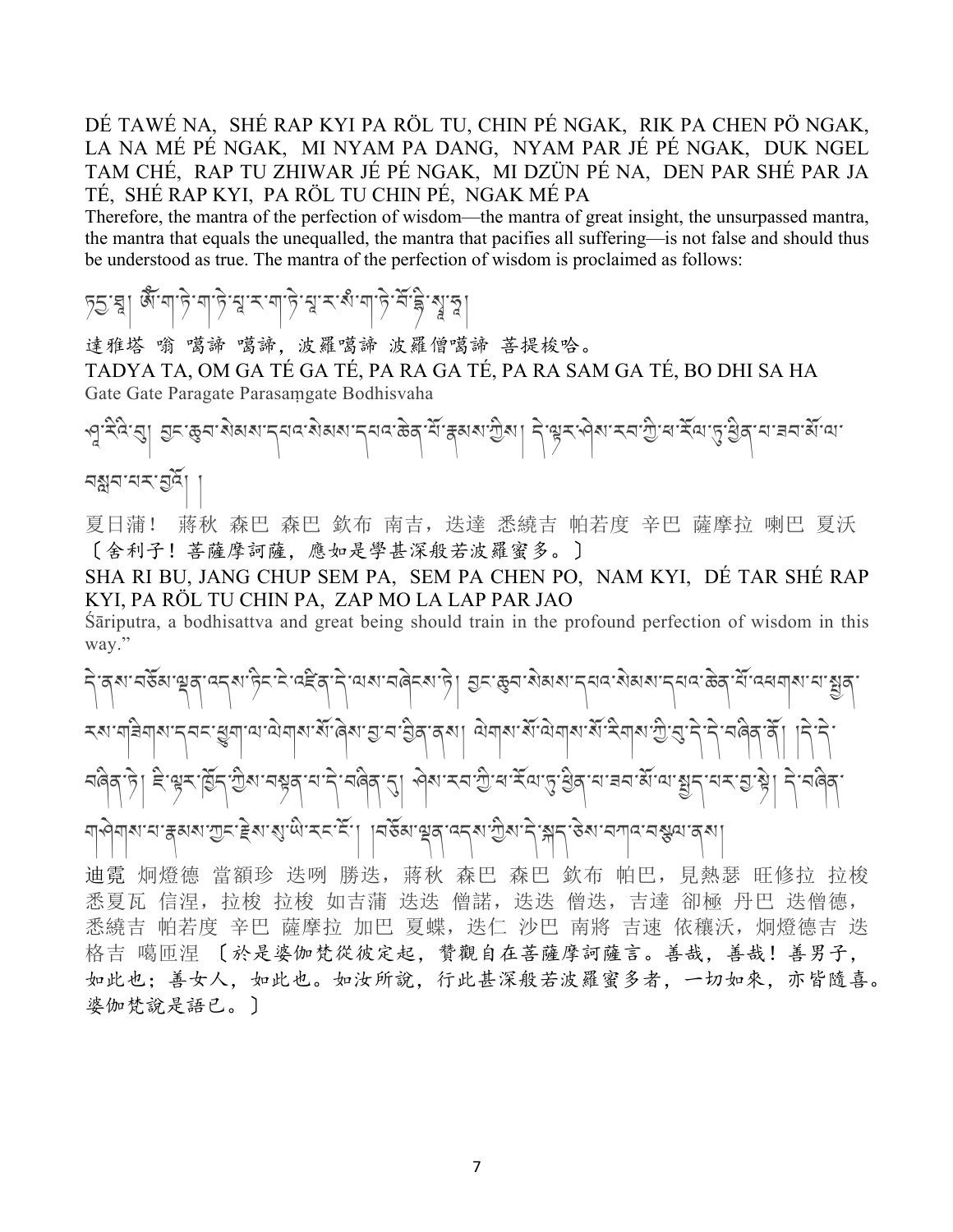DÉ NÉ CHOM DEN DÉ, TING NGÉ DZIN, DÉ LÉ ZHENG TÉ, JANG CHUP SEM PA, SEM PA CHEN PO, PAK PA CHEN RÉ ZIK, WANG CHUK LA, LEK SO ZHÉ JAWA JIN NÉ, LEK SO LEK SO, RIK KYI BU, DÉ DÉ ZHIN NO, DÉ DÉ ZHIN TÉ, JI TAR KHYÖ KYI, TEN PA DÉ ZHIN DU, SHÉ RAP KYI, PA RÖL TU CHIN PA, ZAP MO LA, CHÉ PAR JA TÉ, DÉ ZHIN SHEK PA, NAM KYANG, JÉ SU YI RANG NGO, CHOM DEN DÉ KYI, DÉ KÉ CHÉ KA TSEL NÉ

Thereupon, the Blessed One arose from that absorption and commended Avalokiteśvara, the bodhisattva and great being: "Excellent, excellent indeed, O son of noble family, that is how it is. That is just how it is. One should practice the profound perfection of wisdom just as you have taught and then even the tathāgatas will rejoice."

ङ्किन्नाथन्' भार्भ्युः स्टेन्' स्टाङ्कन् । स्टाङ्कना अध्यान् सम्बन्धान्य केलासा सम्बन्धान् अस्य स्वना सुम्ना स<br>स्वतनाथनाथा स्वयं सुन्ना | ঘམས་རད་དང་ལྲུན་པའི་འལོར་དེ་དག་དང་། ལྱ་དང་། སི་དང་། ལྱ་མ་ལིན་དང་། ఏ་བར་བऊས་པའི་འརྲིག་ ক্ষিপ্ৰাত্মৰ বেন্ধা শ্ৰীৰ বাৰ্থিনৰ বাব্যৰাজীৰ বিশেষ বিভিন্ন কৰি বিভিন্ন কৰি বিভিন্ন কৰি

冊檔 丹巴 夏日蒲淌, 蔣秋 森巴 森巴 欽布 帕巴 見熱瑟 旺修淌, 塔建淌 丹悲 闊迭 達淌, 喇淌 米淌 拉瑪 因淌, 智薩 戒悲 吉等 依穰迭, 炯燈德吉 誦巴拉 溫巴 多埵 〔具壽舍利子,及觀自在菩薩摩訶薩, 並一切世間天、人、阿修羅、乾達婆等。聞佛所 說,皆大歡喜,信受奉行。〕

TSÉ DANG DEN PA, SHA RI BU DANG, JANG CHUP SEM PA, SEM PA CHEN PO, PAK PA CHEN RÉ ZIK, WANG CHUK DANG, TAM CHÉ DANG DEN PÉ, KHOR DÉ DAK DANG, LHA DANG MI DANG, LHA MA YIN DANG, DRI ZAR CHÉ PÉ, JIK TEN YI RANG TÉ, CHOM DEN DÉ KYI, SUNG PA LA NGÖN PAR TÖ DO

When the Blessed One had said this, venerable Śāriputra, and noble Avalokiteśvara, the bodhisattva and great being, together with the whole assembly and the world of gods, human beings, asuras and gandharvas rejoiced and praised the speech of the Blessed One.

ན་མོ་w་མ་ལ་6ག་འཚལ་ལོ། །སངས་Fས་ལ་6ག་འཚལ་ལོ། །ཆོས་ལ་6ག་འཚལ་ལོ། །དགེ་འDན་ལ་6ག་འཚལ་ལོ། ། খ্যুমাক্টবার্মান্দমান্ট্রামার্মিজান্ত্রী দামান্ত্রশার্মান্কমার্মী । মন্মামীদের নারীক্ষমান্ত্রমানম্ভুমাষ্ট্রমা

南摩 喇嘛拉 香擦羅, 桑結拉 香擦羅, 秋拉香擦羅, 各燈拉香擦羅, 因清慕 悉繞吉 帕若都 信巴喇香擦羅,達各 燈悲 冊南 珠巴 吉鳩(合掌念诵三遍)

〔南无敬礼师,敬礼佛,敬礼法,敬礼僧,敬礼大佛母般若波罗蜜多。我之一切真实语, 当愿成就。〕

NA MO LA MA LA CHAK TSEL LO, SANG GYÉ LA CHAK TSEL LO, CHÖ LA CHAK TSEL LO, GENDÜN LA CHAK TSEL LO, YUM CHEN MO, SHÉ RAP KYI, PA RÖL TU, CHIN PA LA CHAK TSEL LO, DAK GI DEN PÉ, TSIK NAM DRUP PAR GYUR CHIK (Recite three times with palms together)

Nama Gurubei, Namo Buddhaya, Nama Dharmaya, Nama Sanghaya, Nama Maha Buddha Mother Prajnaparamita. All my truthful words should be fulfilled.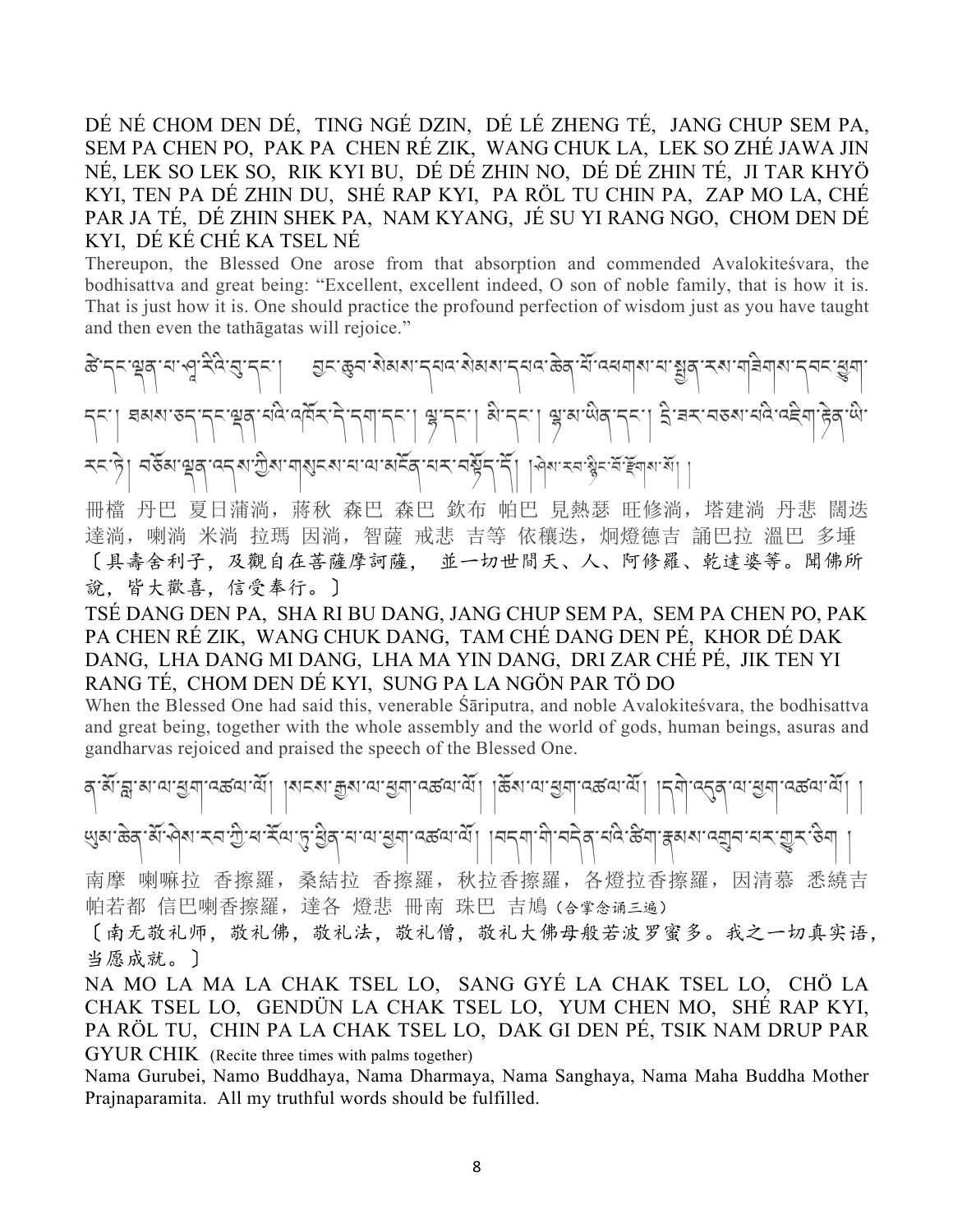दि'श्वर'र्थ्नुव'युवे:न्नर'र्से'नज्ञु'ड्रेव'र्थुरू'भेष"रच'र्थु'य'र्सेय'पु:श्रुव'र्मवे:र्मेव'चय'र्से'र्थन'या'नष्णबा'वेन'र्केव'र्तु' হ্রমানান্মানষ্টব্রাব্মা। ন্যন্দাম্বিশাত্বান্মার্মানামীকার্যবানীস্ট্রশামার্মমাত্দাম্ভিকার্মীশানা

極達穩 喇依 旺波 嘉欣吉, 悉繞吉 帕若度 心悲頓, 薩摩拉 桑穰 測 卡敦度 謝巴 拉屯涅,都德建 拉梭巴 密屯悲 孝塔建 悉多巴 〔如昔时天王帝释思维大佛母甚深般 若波罗蜜多义,依止念诵而遣除魔王波旬等一切违缘。〕

JI TAR NGÖN, LHÉ WANG PO, GYA JIN GYI, SHÉ RAP KYI, PA RÖL TU CHIN PÉ, DÖN ZAP MO, YI LA SAM ZHING, TSIK KHA TÖN DU, JÉ PA LA TEN NÉ, DÜ DIK CHEN, LA SOK PA, MI TÜN PÉ CHOK, TAM CHÉ CHIR DOK PA

Just like in the past, Sakro Devanam Indra contemplated the deep meaning of the Maha Buddha Mother, Prajnaparamita, and relied on chanting to expel the demon king Mara and all other hostile conditions

ริ รติศุรารารๆ ติมาตรายมาธิสามาคม รรณ์ สามารถ นิย์ สามารถ นิย์ ริสารณ์ เสริม สามารถ นิย์ ราชิญ เปรรณ์ 2 হ্রমানান্মানট্রবার্মা| ন্মনাস্ট্রমাাত্বান্মার্মান্মিক্টিমেদ্রবারীস্থিত্রামারেমরাত্রনাস্ত্রীনান্মান্ডুরাউনা མེད་པར་áར་ཅིག ཞི་བར་áར་ཅིག རབ་5་ཞི་བར་áར་ཅིག །ཅེས་པའི་མ2ག་3།

迭僧度 達給將,因欽慕 悉繞吉 帕若都,心悲頓 薩姆拉 桑穰,測 卡敦度 悉巴拉 登 涅,度德建 拉梭悲 密屯悲 孝塔建,悉多巴 極究 ,美巴 極究,史瓦 極究, 繞都 史瓦極究,〔如是我亦思维大佛母甚深般若波罗蜜多义,依止念诵,魔王波旬等一切违 缘,愿皆遣除(拍一次掌), 愿成无有(拍一次掌),愿成寂灭(拍一次掌)。(念" 愿皆遣除"拍一次掌, "愿成无有"拍一次掌, "愿成寂灭"拍一次掌, "愿极寂灭"拍一次 掌,共拍掌四次。)

DÉ ZHIN DU, DAK GI KYANG, YUM CHEN MO, SHÉ RAP KYI, PA RÖL TU CHIN PÉ, DÖN ZAP MO, YI LA SAM ZHING, TSIK KHA DÖN DU, JÉ PA LA TEN NÉ, DÜ DIK CHEN LA SOK PÉ, MI TÜN PÉ, CHOK TAM CHÉ, CHIR DOK PAR GYUR CHIK, MÉ PAR GYUR CHIK, ZHIWAR GYUR CHIK, RAP TU ZHIWAR GYUR CHIK

In the same way, I also contemplate the deep meaning of the Maha Buddha Mother, Prajnaparamita, and rely on chanting. May the demon king Mara and all other hostile conditions be expelled (clap hands once while reciting). May the demon king Mara and all other hostile conditions be turned into nothing (clap hands once while reciting). May the demon king Mara and all other hostile conditions become calm and extinct (clap hands once while reciting). May the demon king Mara and all other hostile conditions become Nirvana (clap hands once while reciting). (Altogether, clap hands 4 times).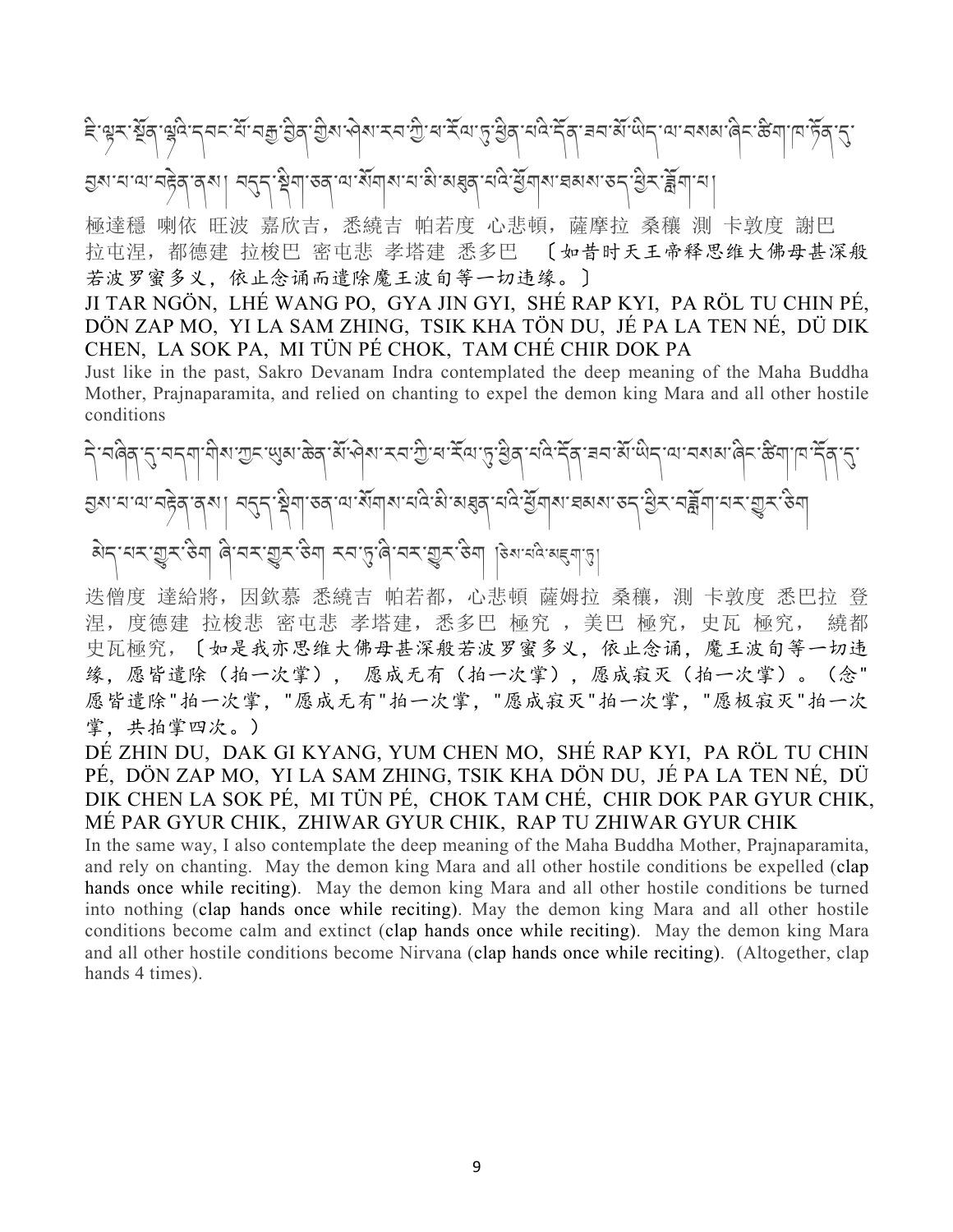चान् मेरा हेव् रुन् ब्येवा चन् ब्युन् । ।व्याया च ब्रेन् च ब्रैं ब्रेन् च।

崗給 屯江 哲瓦炯,噶巴 咩巴 傑美巴,〔不生亦不灭,不常亦不断〕, GANG GI TEN CHING DRELWAR JUNG, GAK PA MÉ PA KYÉ MÉ PA I prostrate to the Perfect Buddha, the best of teachers who taught that

க்கு என் கார்த்து பிரித்து பிரித்து அது அது பி

恰巴 美巴 達美巴,旺瓦 美巴 卓美巴,〔不来亦不去,不一亦不异〕, CHÉ PA MÉ PA TAK MÉ PA, ONGWA MÉ PA DRO MÉ PA Whatever is dependently arisen is unceasing, unborn,

इन्तन् देव बेन् देव मुख्या अर्थ । बिरुण्डा अर्थन् कुर्या

塔達 頓美 頓極美,祝巴 涅示 師頓巴,〔能说是因缘,善灭诸戏论〕, TA DÉ DÖN MIN DÖN CHIK MIN, TRÖ PA NYER ZHI ZHI TÖN PA Unannihilated, not permanent, not coming, not going,

ইনাৰ ন্তু প্ৰধাপন আৰু বিধায় আৰু বিধায়ত বিধায়ত বিধায়ত ।।।

卓布 桑傑 瑪南吉,丹巴 迭拉 香擦羅,〔我稽首礼佛〕。 DZOK PÉ SANG GYÉ MA NAM KYI, DAM PA DÉ LA CHAK TSEL LO Without distinction, without identity, and free from conceptual construction.

## বনীনাথ হলাথ ষ্টুহ শ্বনা বহুচ্ গ্রু, বি.ব.২২। ।

噶如 董察 嘉吉 師瓦當〔平息八萬魔部類〕 GAK RUK TONG TRAL GYA GYI ZHI WA DANG May eighty thousand demonic groups be subjugated

མི་མdན་གནོད་པའི་çེན་དང་lལ་བ་དང་། །

密屯 諾貝 僅當 札瓦當〔違逆害緣皆遠離〕 MEN TUN NOD BE JIN DANG DRAL WA DANG May all negative and harmful conditions be kept away

# ચક્ષત્ર માન્ય્વુન છેવ સુત્ર સુત્રા <del>ઢે</del>ંગુનામાં પો $\mid$

屯巴 珠將 鵬桑 措巴義〔順緣成就且圓滿〕 TUN BA DRUB CHANG PUN SUM TSOK PA YID May positive conditions be achieved with perfection